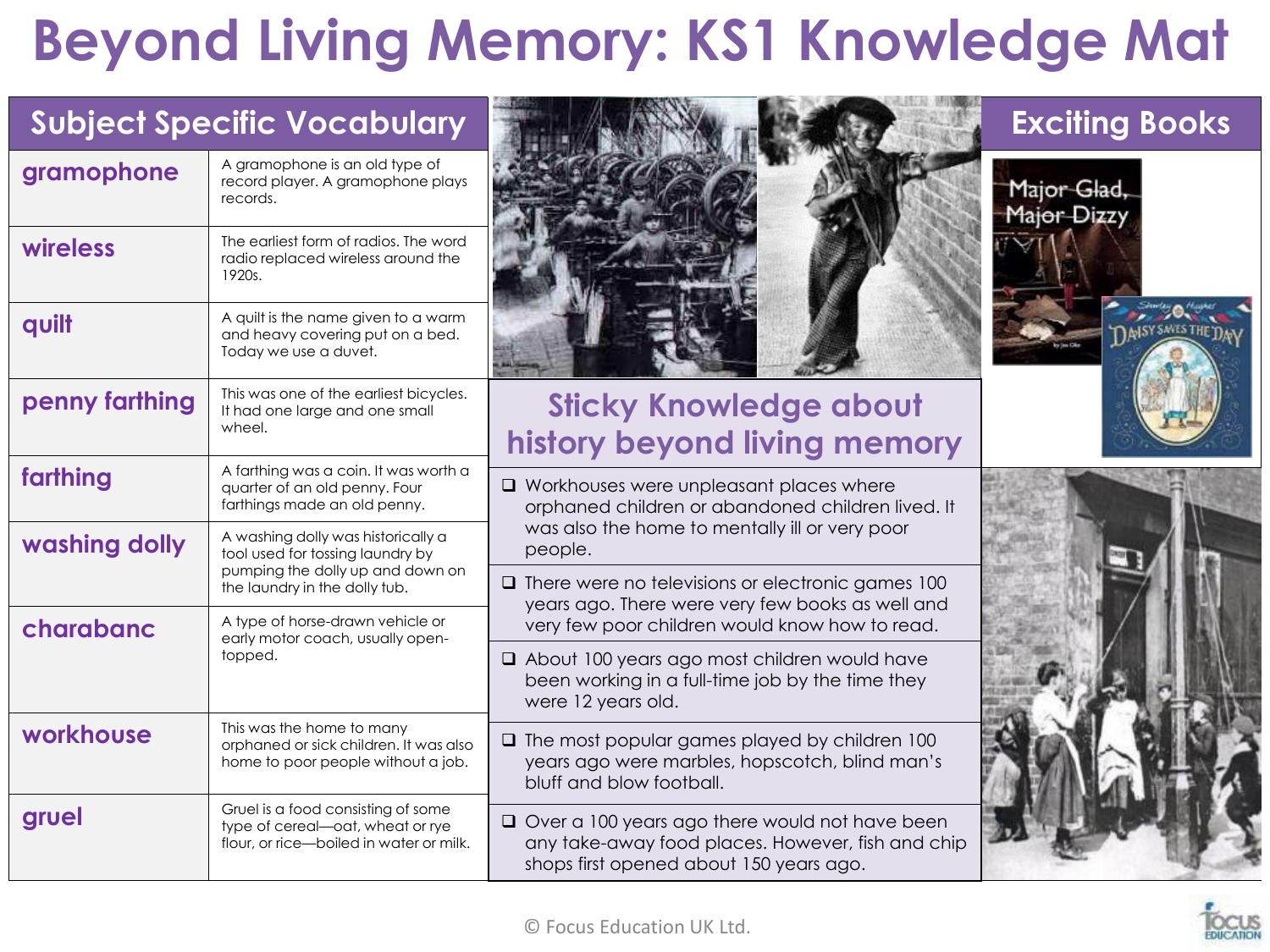# **Within Living Memory: KS1 Knowledge Mat**

| <b>Subject Specific Vocabulary</b> |                                                                                                                                             |                                                                                                                                                                                                          | <b>Exciting Books</b>                        |
|------------------------------------|---------------------------------------------------------------------------------------------------------------------------------------------|----------------------------------------------------------------------------------------------------------------------------------------------------------------------------------------------------------|----------------------------------------------|
| blackboard                         | A blackboard would be seen in almost<br>every classroom in the 1960s.<br>Today we have screens or an interactive<br>whiteboard.             |                                                                                                                                                                                                          | DOGGER'                                      |
| chalk                              | Chalk was used by teachers to write on<br>the blackboard. It was mainly white but<br>there many colours of chalk.                           |                                                                                                                                                                                                          |                                              |
| nit nurse                          | The name given to the nurse who came<br>to school to check hair for lice.                                                                   |                                                                                                                                                                                                          | <b>Shirley Hughe</b>                         |
| inkwell                            | Many desks had a hole in the top right<br>hand corner for ink. This was known as<br>the inkwell.                                            | <b>Sticky Knowledge about history within</b><br>living memory                                                                                                                                            | <b>Popular TV programmes</b><br>in the 1960s |
| pen and nib                        | In most schools children used pens and<br>ink to write. The pens had a nib at the<br>end which was replaced from time to<br>time.           | $\Box$ The Beatles became a world famous pop group.<br>The four members of the group came from<br>Liverpool and their music is still very popular today.                                                 | Jackanory                                    |
| skipping                           | A very popular game in the 1960s. It was<br>a long piece of rope which was turned<br>by two children.                                       | $\Box$ The England football team won the World Cup in<br>1966. It is the only time England has won it. The final<br>was played at Wembley in London.                                                     | The Flowerpot Men<br><b>Thunderbirds</b>     |
| marbles                            | Another popular game was marbles.<br>Many children came to school with a<br>pocketful of marbles.                                           | $\Box$ It was very rare for people to go to a restaurant in<br>the 1960s. 'Meat and two veg' was a common<br>term to describe a roast meat meal. Prawn cocktail<br>started to be eaten as a starter.     | Crackerjack                                  |
| snakes and<br><b>ladders</b>       | A board game which everyone knew in<br>the 1960s. The board was made up of<br>squares and you would move up a<br>ladder and down the snake. | $\Box$ Fashion changed greatly in the 1960s. After the war<br>people didn't have money to spend of clothes but<br>that changed in the 1960s with colourful, hippie-<br>style clothes being very popular. | Lassie                                       |
| ludo                               | Another very popular board game.<br>It was played with a dice. Children<br>would chase each other around the<br>board.                      | $\Box$ The mini car was very fashionable in the 1960s. The<br>best selling cars were Ford Anglia; Vauxhall Viva;<br>Morris Minor and the Ford Corsair.                                                   |                                              |

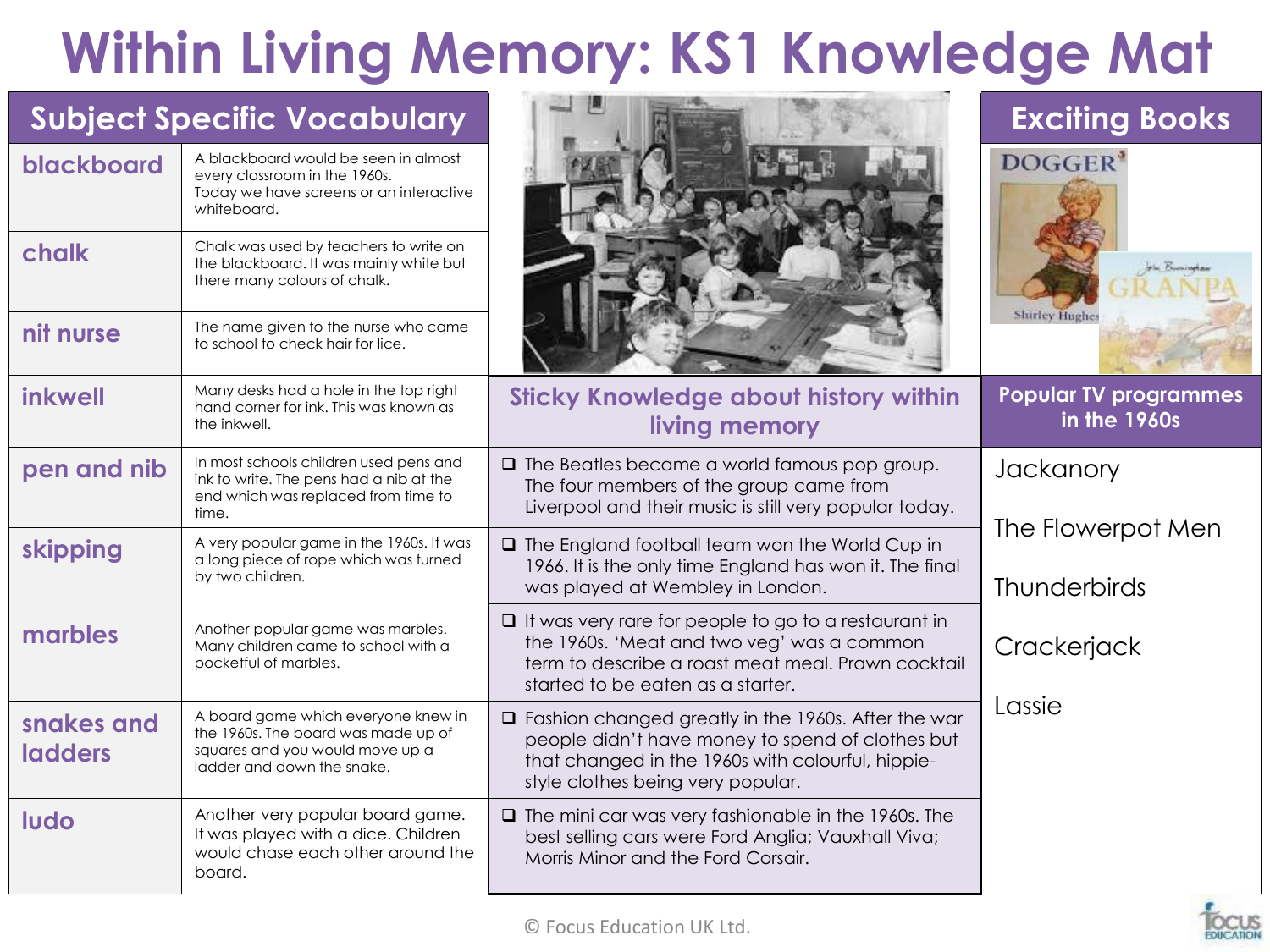### **Famous people : KS1 Knowledge Mat**

|                | <b>Subject Specific Vocabulary</b>                                                                                      |                                                                                                                                                                            | <b>Exciting Books</b>                                                |
|----------------|-------------------------------------------------------------------------------------------------------------------------|----------------------------------------------------------------------------------------------------------------------------------------------------------------------------|----------------------------------------------------------------------|
| discrimination | Unfair treatment of people<br>because of their colour, age<br>religion, disability or sex.                              |                                                                                                                                                                            | <b>HENR</b>                                                          |
| disability     | A physical or mental<br>condition that limits a person's<br>movements, senses, or<br>activities.                        |                                                                                                                                                                            | <b>FREEDOM BOX</b><br><b>HESKIN</b><br>Cameron Can                   |
| famous         | Someone who is known<br>about by many people.                                                                           |                                                                                                                                                                            |                                                                      |
| racism         | Treating someone unfairly<br>because of the belief that<br>their race, religion or beliefs<br>are not as good as yours. | <b>Sticky Knowledge about Famous</b><br>people                                                                                                                             | <b>Vritten &amp; Slustrated By</b>                                   |
| chronological  | Arranging something by the<br>order they occurred in time.                                                              | $\Box$ Rosa Parks fought for the rights of black people in the<br>USA. She became very well-known for not giving up<br>her seat to a white person on a bus.                | Allie Brooks<br><b>Sharon G. Flake</b><br><b>More famous British</b> |
| inclusion      | To include someone within<br>your group however different<br>they may seem.                                             | $\Box$ Nelson Mandela fought for the rights of black people<br>in South Africa. He became very famous in the end<br>for his determination to protest non-violently.        | people to find out<br>about                                          |
| protest        | To take action to show<br>disapproval or objection to<br>something.                                                     | <b>Q</b> Emily Pankhurst was born in Manchester and spent<br>her life fighting for women's rights and equality. She is<br>credited with helping women to have the right to | <b>Grace Darling</b><br>William Shakespeare                          |
| equality       | Equality is about ensuring that<br>every individual has an equal<br>opportunity to make the most                        | vote.<br>$\Box$ Florence Nightingale was known as 'the lady with the<br>lamp'. She helped to ensure that hospitals were                                                    | <b>Charles Dickens</b>                                               |
| courageous     | of their lives and talents.<br>If you are a courageous                                                                  | clean places and helped to reduce infections in<br>hospitals.                                                                                                              | John Lennon                                                          |
|                | person, you face danger or<br>stand up against the odds<br>without flinching.                                           | □ Malala Yousafzai was shot because she stood up for<br>the right of women and girls to receive education in                                                               | Elizabeth the First                                                  |
|                |                                                                                                                         | Afghanistan.                                                                                                                                                               | Sir Isaac Newton                                                     |

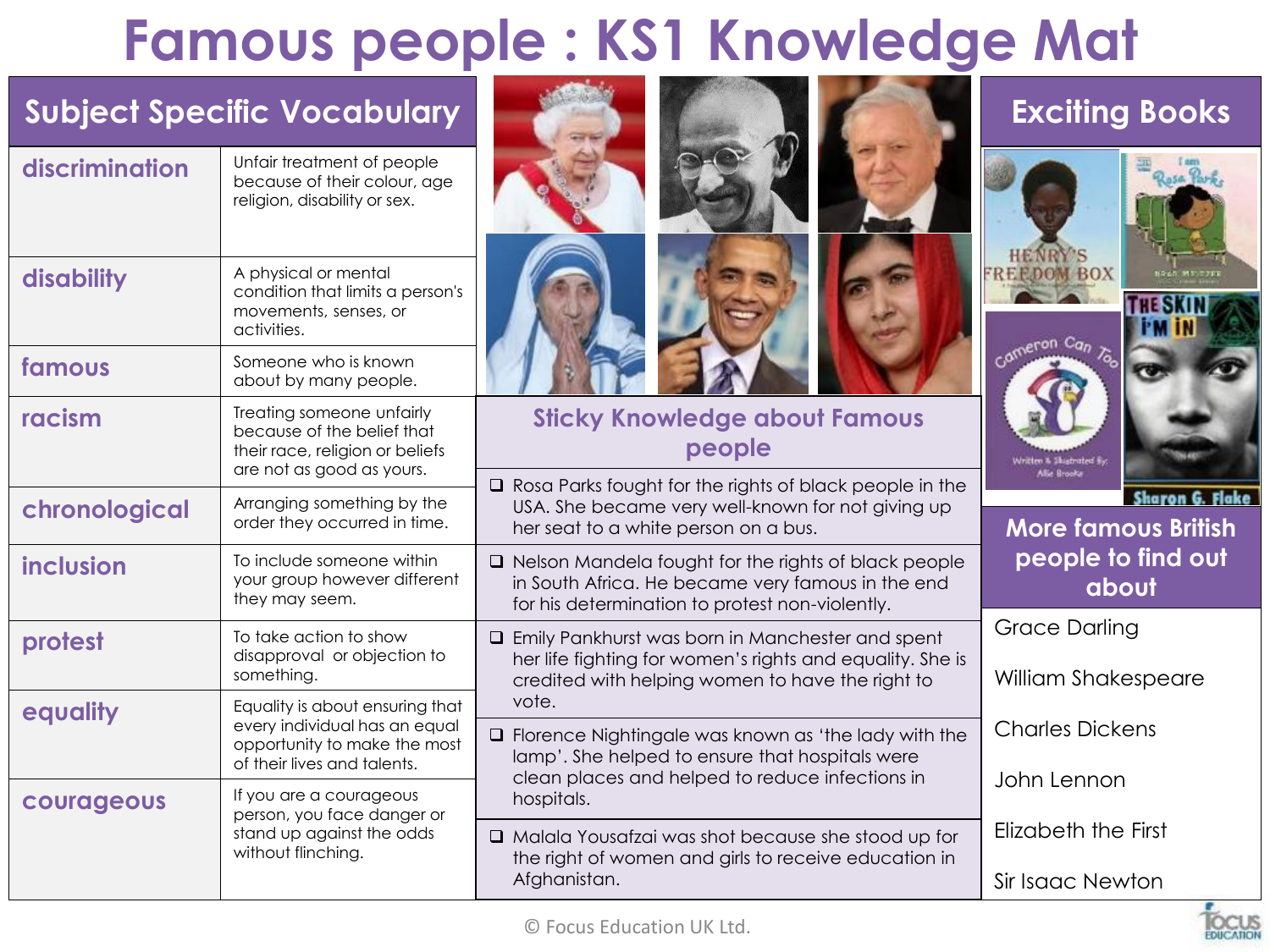### **Stone Age Year 3 Knowledge Mat**

| <b>Subject Specific Vocabulary</b> |                                                                                          |                                                                                                                                                                               | <b>Exciting Books</b>                                      |
|------------------------------------|------------------------------------------------------------------------------------------|-------------------------------------------------------------------------------------------------------------------------------------------------------------------------------|------------------------------------------------------------|
| <b>archaeologists</b>              | People who discover our history<br>by looking at artefacts that have<br>been found.      |                                                                                                                                                                               | <b>STONE AGE</b>                                           |
| artefact                           | An object made by human<br>beings, usually with historical or<br>cultural interest.      |                                                                                                                                                                               | Boy -<br>Bronze                                            |
| <b>Neolithic</b>                   | The later part of the Stone Age<br>and following the Palaeolithic<br>and Mesolithic Age. |                                                                                                                                                                               | Ахе                                                        |
| B.C.                               | Before Christ. The date 250BC<br>means 250 years before Christ<br>was born.              |                                                                                                                                                                               | <b>THAYN LADOR</b>                                         |
| chronology                         | The ordering of events, for<br>example the Stone, Bronze and<br>Iron Age.                | <b>Sticky Knowledge about the</b><br><b>Stone-age period</b>                                                                                                                  |                                                            |
| tribal                             | Groups of people who live<br>together.                                                   | $\Box$ The Stone Age period is said to have started<br>around 3 million year ago when humans started to                                                                       | Important                                                  |
| hunter-<br>gatherers               | People who mainly live by<br>hunting, fishing and gathering                              | live in Europe.                                                                                                                                                               |                                                            |
|                                    | wild fruit.<br>A house where Stone Age                                                   | $\Box$ The Stone Age was followed by the Bronze Age<br>period. This is when humans started to use metal.                                                                      | <b>Skara Brae</b><br>The archaeological site               |
| shelter                            | people would have lived.                                                                 | $\Box$ The Bronze Age was followed by the Iron Age when                                                                                                                       | found on the Orkney<br>Islands in Scotland. It is a        |
| civilization                       | When people live in a large<br>society with a shared culture and<br>rules.               | tools and weapons became more advanced and<br>were used for farming, hunting and fighting.                                                                                    | Stone Age village that has<br>been well preserved.         |
| settlement                         | A place where there were<br>several Stone Age shelters, like a<br>small village.         | □ During the Palaeolithic Age (old Stone Age),<br>people gathered food by hunting wild animals and<br>birds, fishing, and collecting fruits and nuts.                         | Stonehenge<br>A famous Stone Age<br>monument in Wiltshire. |
| prey                               | An animal that is hunted for its<br>food.                                                | □ During the Neolithic Age (towards end of the Stone<br>Age), the humans formed settled communities,<br>and domesticated plants and animals for the first<br>time in history. |                                                            |

**EDICATION**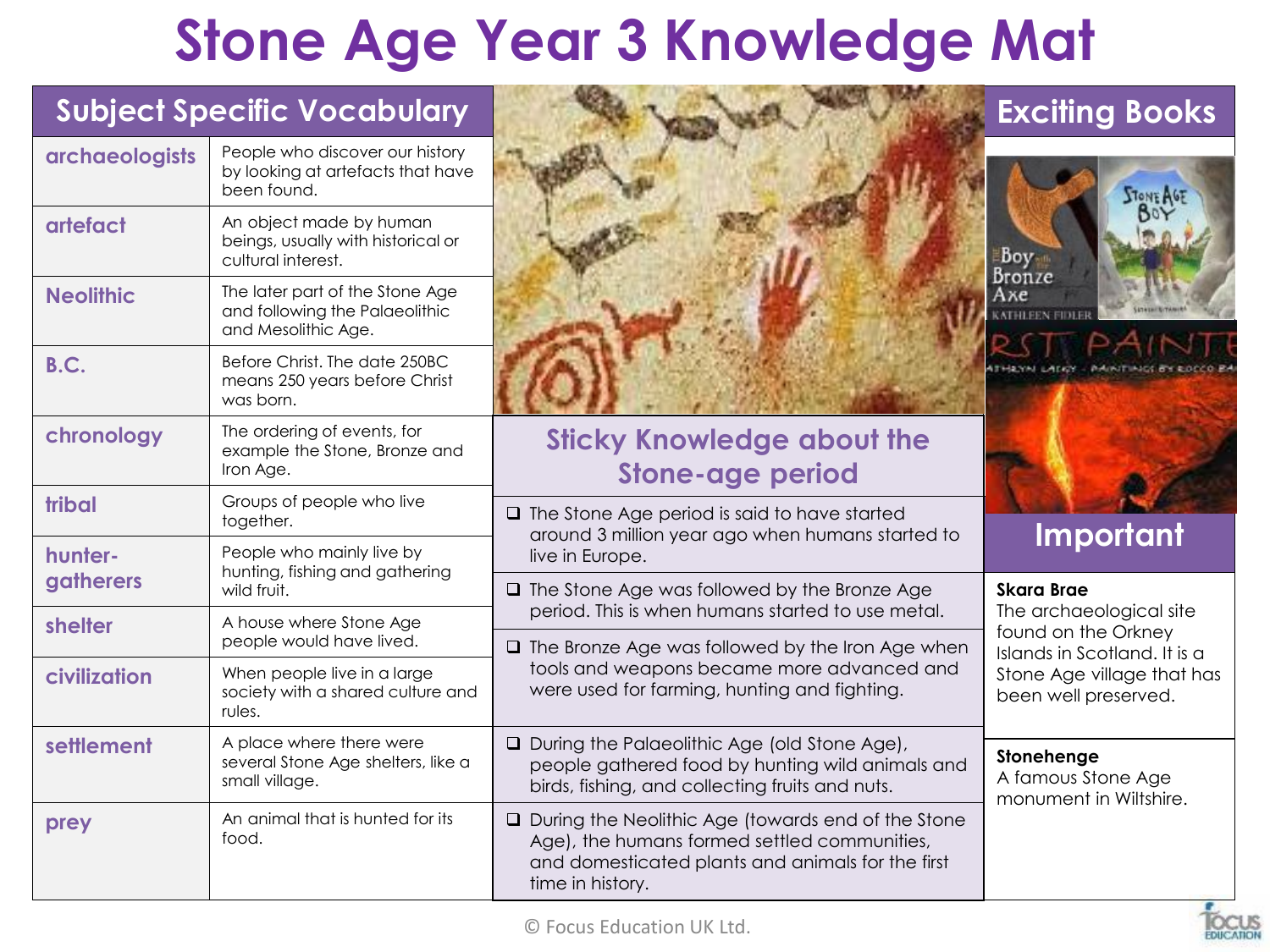## **Ancient Egypt Year 3 Knowledge Mat**

|               | <b>Subject Specific Vocabulary</b>                                                                                                                     |                                                                                | <b>Egyptian Artefacts</b>                                        |
|---------------|--------------------------------------------------------------------------------------------------------------------------------------------------------|--------------------------------------------------------------------------------|------------------------------------------------------------------|
| archaeologist | People who discover our history by looking<br>at artefacts that have been found.                                                                       |                                                                                |                                                                  |
| pharaohs      | The word pharaoh originally meant 'great<br>house', but came to mean the person who<br>resided in it.                                                  |                                                                                | scarab                                                           |
| tombs         | Ancient Egypt is known for its magnificent<br>and beautiful tombs. The most well known<br>are within the pyramids in the Valley of the<br>Kings.       |                                                                                |                                                                  |
| pyramid       | A geometrical term that refers to part of the<br>burial complexes for Egyptian pharaohs.                                                               |                                                                                | sphinx                                                           |
| hieroglyphs   | The term hieroglyph refers to the fact that it<br>is carving for sacred things, but hieroglyphs<br>were also written on papyrus.                       | <b>Sticky Egyptian</b>                                                         | death                                                            |
| vizier        | The vizier in ancient Egypt was the most<br>powerful position after the king. A vizier was                                                             | knowledge                                                                      | mask                                                             |
|               | the equivalent of a modern day prime<br>minister.                                                                                                      | $\Box$ Cleopatra was the last pharaoh of<br>Egypt before the Romans took over. |                                                                  |
| scribe        | A scribe recorded in writing the everyday<br>life and extraordinary happenings in<br>ancient Egypt.                                                    | $\Box$ Tutankhamen was known as the boy<br>king, famous because his tomb was   | <b>Exciting books</b><br>THE EGYPTIAN<br><b>CINDERELLA</b>       |
| sarcophagus   | Sarcophagus is a Greek word meaning<br>flesh-eating and refers to the mummy case.                                                                      | found in 1922.<br>$\Box$ Egyptian men and women wore                           | <b>M-TEAVELLING</b>                                              |
| mummy         | Remains of a body found inside the carved<br>and brilliantly painted burial case known as                                                              | make-up.                                                                       |                                                                  |
|               | a sarcophagus.                                                                                                                                         | $\Box$ The Egyptians were the first civilization<br>to invent writing.         | <b>TERRY DEARY</b>                                               |
| papyrus       | An Egyptian plant whose reeds are slit and<br>placed in layers in order to form paper.                                                                 |                                                                                | <b>MYSTERY</b><br><b>INCIENT ECYPT</b><br>GYPTIAN<br>the Pyramid |
| scarab        | Scarabs are amulets formed to look like the<br>dung beetle, an animal associated by the<br>ancient Egyptians with life, rebirth and the<br>sun god Re. |                                                                                |                                                                  |

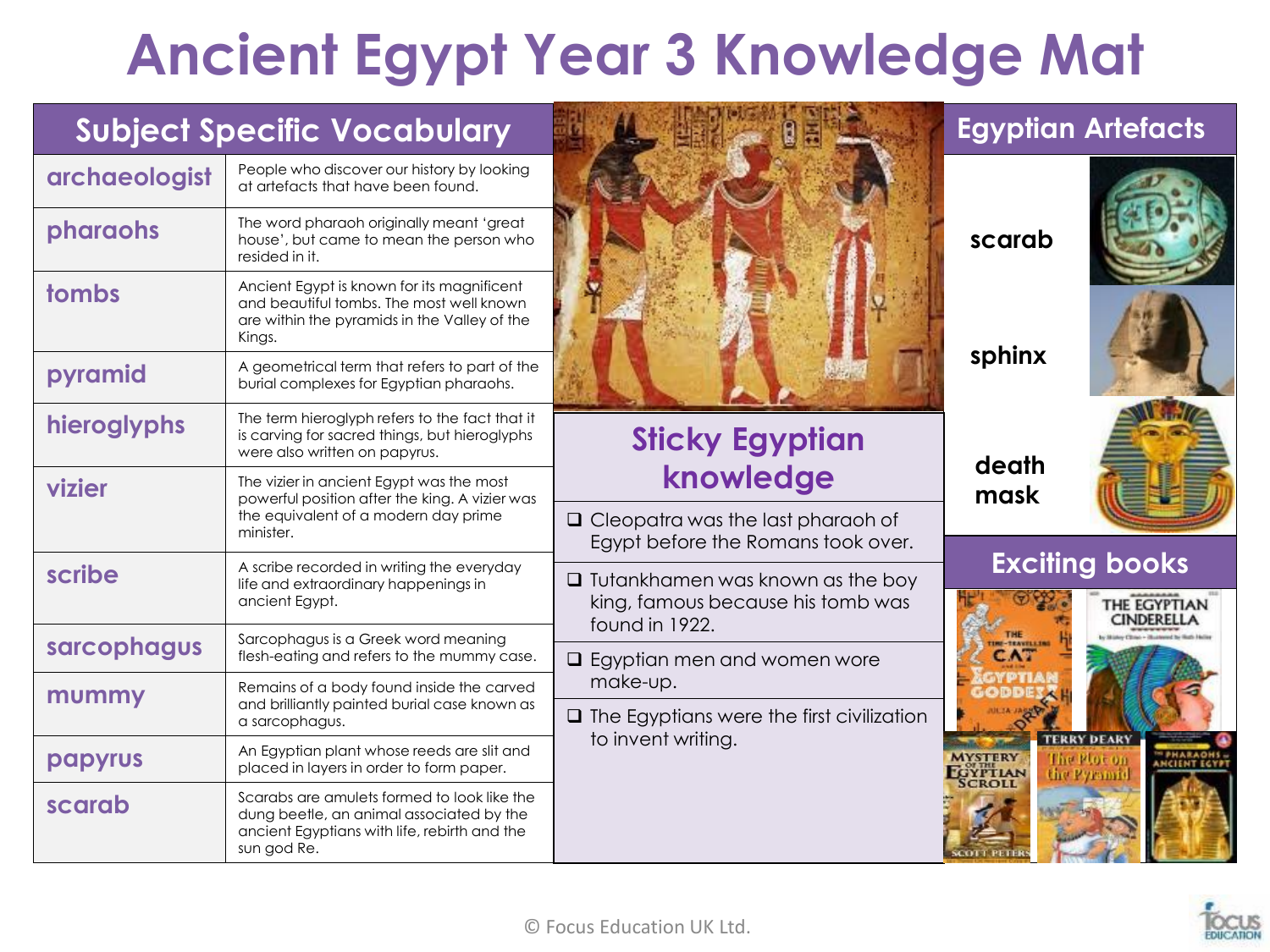### **The Romans Year 4 Knowledge Mat**

|                     | <b>Subject Specific Vocabulary</b>                                                                          |                                                                                                                                                                                        | <b>Exciting Books</b>                                                                                                                  |
|---------------------|-------------------------------------------------------------------------------------------------------------|----------------------------------------------------------------------------------------------------------------------------------------------------------------------------------------|----------------------------------------------------------------------------------------------------------------------------------------|
| centurion           | A commander of a group of<br>100 Roman soldiers.                                                            |                                                                                                                                                                                        |                                                                                                                                        |
| emperor             | The Roman leader of the<br>Roman Empire during the<br>imperial period.                                      |                                                                                                                                                                                        |                                                                                                                                        |
| aqueduct            | A large system, like a bridge, for<br>carrying water from one place<br>to another is called an<br>aqueduct. |                                                                                                                                                                                        | LIONA                                                                                                                                  |
| gladiator           | A gladiator was an armed<br>fighter who entertained<br>audiences in the Roman<br>Republic.                  | <b>Sticky Knowledge about the</b><br><b>Romans</b>                                                                                                                                     | <b>ESCAPE EROM</b><br><b>POMPEI</b>                                                                                                    |
| Londinium           | This was the Roman name for<br>London.                                                                      | <b>Q</b> Julius Caesar was probably the best known Roman<br>leader. He extended the empire by invading other<br>lands.                                                                 | <b>HANDBOOK</b>                                                                                                                        |
| conquer             | To overcome and take control<br>of people or land using military<br>force.                                  | $\Box$ Boudicca was a queen of the British Celtic Iceni Tribe<br>who led an uprising against the occupying forces of<br>the Roman Empire.                                              |                                                                                                                                        |
| invade              | Enter a place or land with the<br>intention of occupying it.                                                | $\Box$ A legend tells that Rome was created by two<br>brothers, Romulus and Remus who were abandoned<br>after they were born.                                                          | <b>Important Places</b>                                                                                                                |
| <b>Romanisation</b> | When the countries that the<br>Romans conquered became<br>very much like Rome.                              | $\Box$ Romans used to eat food like dormice dipped in<br>honey.                                                                                                                        | Colosseum<br>An oval amphitheatre in the<br>centre of Rome which held up                                                               |
| senate              | Similar to the Roman version of<br>our parliament.                                                          | $\Box$ Romans occasionally used a spoon, but they would<br>never use a knife and fork. Rich Romans liked to eat<br>exotic food, such as stork, roast parrot and even<br>flamingo!      | to 50,000 people.<br><b>Hadrian's Wall</b><br>A long wall built by the                                                                 |
| <b>Roman baths</b>  | A number of rooms designed for<br>bathing, relaxing, and<br>socialising, as used in ancient<br>Rome.        | $\Box$ When the Romans came to Britain they helped us by<br>creating roads; a written language (which was Latin);<br>introducing coins and even introducing rabbits to our<br>country. | Romans across the north of<br>England. It was to keep out the<br>Scots. It is now one of Britain's<br>most famous tourist attractions. |

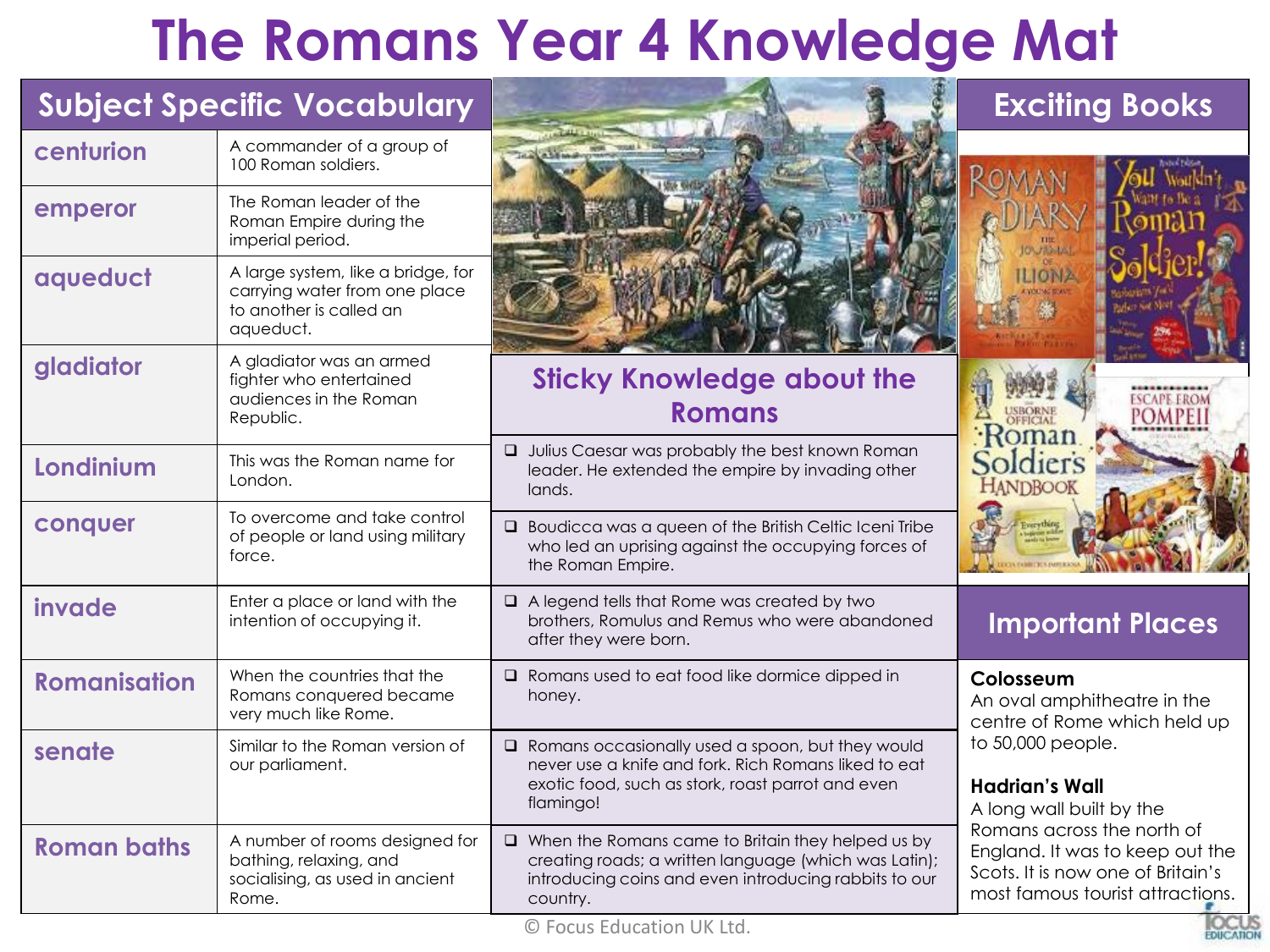### **Ancient Greeks Year 4 Knowledge Mat**

### **Subject Specific Vocabulary <b>Exerce** *Where is Greece?*

| philosophy       | Philosophy is a way of thinking about the<br>world, the universe, and society.                                           |
|------------------|--------------------------------------------------------------------------------------------------------------------------|
| <b>Athenians</b> | It is the birth place of democracy and<br>the heart of the Ancient Greek<br>civilisation.                                |
| <b>Spartans</b>  | The Spartans believed that strict<br>discipline and a tough upbringing was<br>the secret to making the best soldiers.    |
| democracy        | Democracy means allowing citizens to<br>make their own decisions for their<br>personal lives.                            |
| <b>Olympics</b>  | The ancient Olympic Games were<br>originally a festival, or celebration of<br>Zeus.                                      |
| plague           | The plague of Athens was an epidemic<br>illness that devastated the city.                                                |
| truce            | A truce is when two fighting sides declare<br>peace or a break in the war.                                               |
| <b>Zeus</b>      | The supreme god of the Olympians, Zeus<br>was the father of Perseus and Heracles.                                        |
| <b>loincloth</b> | A single piece of cloth wrapped round<br>the hips, typically worn by men in some<br>hot countries as their only garment. |
| <b>Apollo</b>    | Apollo was the god of music, truth and<br>prophecy.                                                                      |
| sacred truce     | A special truce called whilst the Olympics<br>were taking place.                                                         |
| temple           | A building devoted to the worship of a<br>god or gods.                                                                   |



### **Sticky Knowledge about Ancient Greece**

 $\Box$  The Ancient Greeks invented the theatre because they loved watching plays, and most cities had a theatre.

**Exciting Books Exciting Books** wrestling, boxing, long jump, javelin, discus and chariot racing.

 $\Box$  The Ancient Greeks held many festivals in honour of their gods.

□ Most Ancient Greeks wore a chiton, which was a long T-shirt made from one large piece of cotton. The poor slaves, however, had to make do with a loincloth.





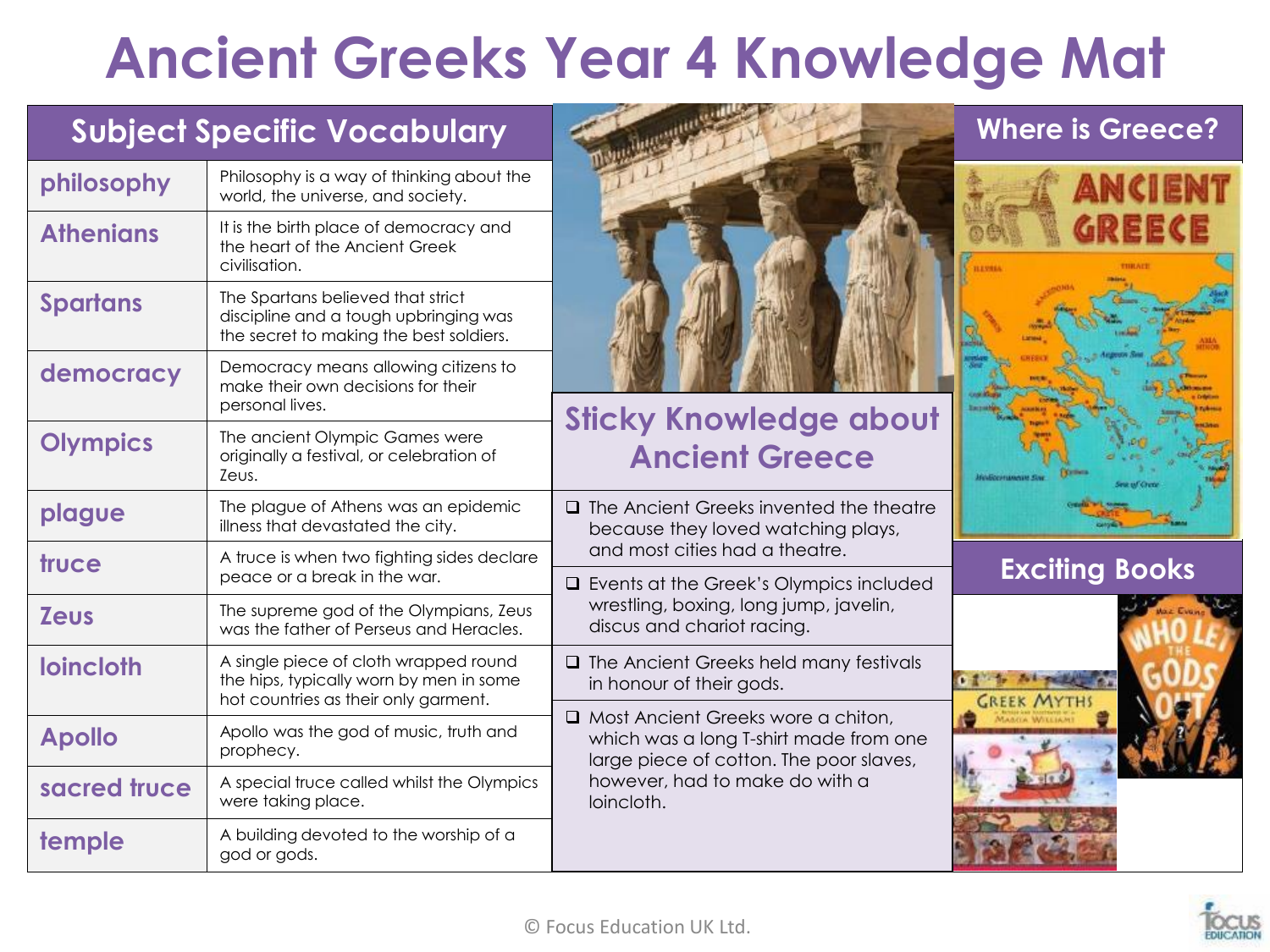## **Anglo-Saxon: Year 5 Knowledge Mat**

|                                 | <b>Subject Specific Vocabulary</b>                                                                                                    |                                                                                                                            | <b>Exciting Books</b> |
|---------------------------------|---------------------------------------------------------------------------------------------------------------------------------------|----------------------------------------------------------------------------------------------------------------------------|-----------------------|
| archaeologist                   | People who discover our history<br>by looking at artefacts that have<br>been found.                                                   |                                                                                                                            | <b>TONN SEADMAN</b>   |
| <b>Anglo-Saxon</b><br>kingdoms  | The Anglo-Saxons formed many<br>regions each with one ruler,<br>known as kingdoms.                                                    | ttlers occupied<br>Angles<br><b>AK00</b>                                                                                   |                       |
| <b>shires</b>                   | Saxon lands were divided into<br>shires, which helped to make up<br>the counties we have today                                        | <b>Sticky Knowledge about the</b>                                                                                          | ANGLO-<br>SAXON       |
| <b>Shire reeve</b>              | The peace officer of a shire, later<br>known as 'sheriff'.                                                                            | <b>Anglo-Saxons</b>                                                                                                        | <b>Anglo-Saxon</b>    |
| thane                           | An important Anglo-Saxon<br>person.                                                                                                   | $\Box$ The Anglo-Saxons were made up of three tribes:<br>the Angles; Saxons; and Jutes.                                    | <b>Settlements</b>    |
| legacy                          | Anglo-Saxons left a legacy which<br>included the language we<br>speak, culture and politics. Many<br>of the shires are our boundaries | □ The name 'Angles' eventually became 'English'<br>and their land, 'Angle-land', became<br>'England'.                      |                       |
|                                 | for counties today.                                                                                                                   | $\Box$ They came to Britain from across the North Sea<br>in the middle of the 5 <sup>th</sup> Century.                     |                       |
| <b>Wessex</b>                   | Known today as Dorset,<br>Hampshire, Somerset and<br>Wiltshire.                                                                       | $\Box$ For a long time, England was not one country.<br>Anglo-Saxon kings ruled lots of small kingdoms<br>across the land. |                       |
| <b>Witan or</b><br>witenagermot | A council that helped the Saxon<br>king rule.                                                                                         | $\Box$ The Anglo-Saxons were fierce people who<br>fought many battles, including fighting each<br>other.                   |                       |
| wergild                         | A fine imposed for stealing or<br>killing.                                                                                            | $\Box$ The Anglo-Saxon period ended when the<br>Normans conquered Britain in 1066.                                         |                       |
| churl                           | A lower-class Anglo-Saxon but<br>better than a slave.                                                                                 |                                                                                                                            |                       |
| <b>Mercia</b>                   | Known today as East Anglia,<br>Essex, Kent and Sussex.                                                                                |                                                                                                                            |                       |

**LOCUS**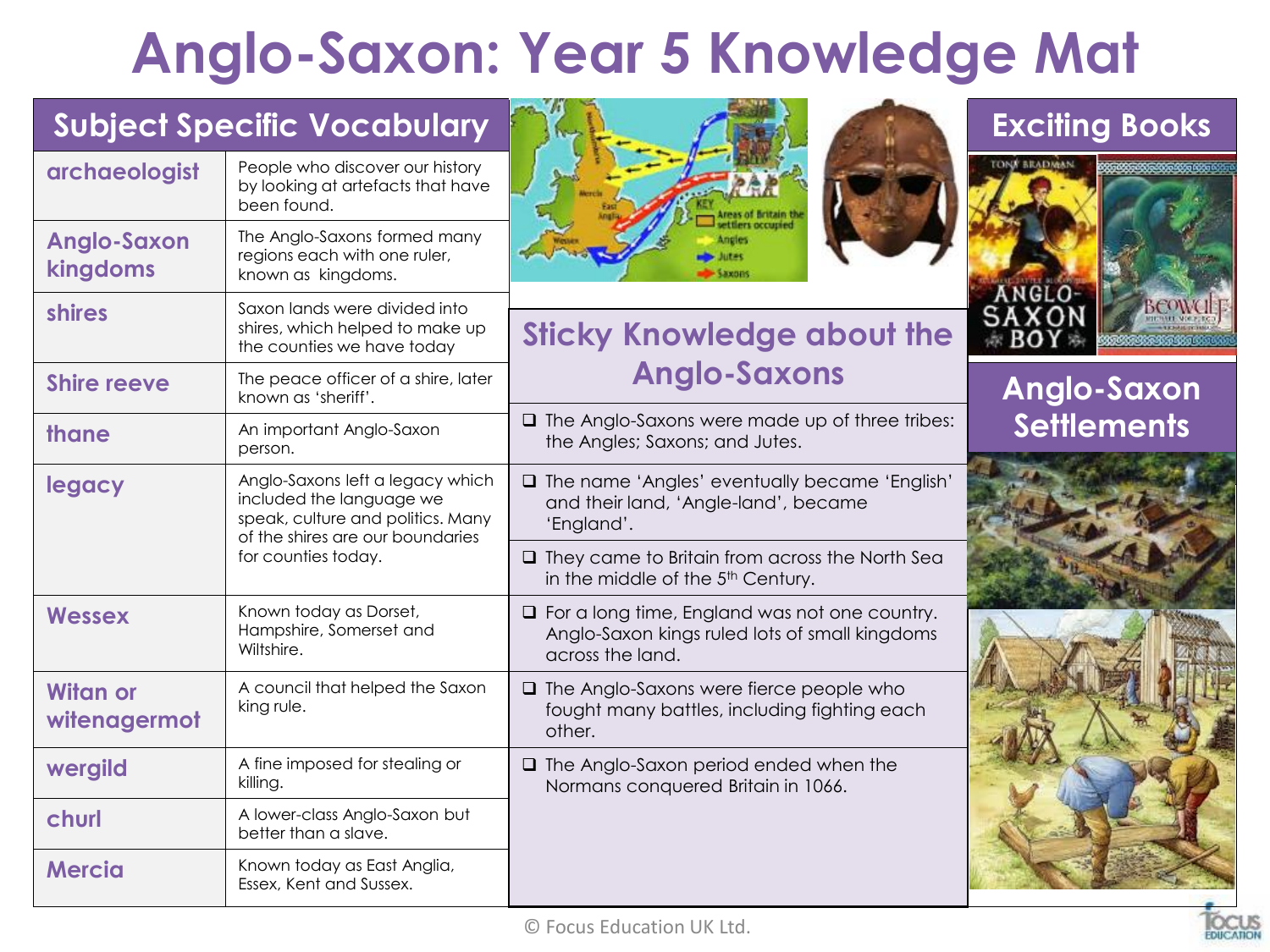# **Mayan Civilisation: Year 5 Knowledge Mat**

### **Subject Specific Vocabulary**

| glyphs              | Symbols used in the Mayan writing<br>system. Each symbol represents a<br>word or sound.                     |                                                                                                                                                                                                                                                                                                   |  |
|---------------------|-------------------------------------------------------------------------------------------------------------|---------------------------------------------------------------------------------------------------------------------------------------------------------------------------------------------------------------------------------------------------------------------------------------------------|--|
| codices             | Books created by the Mayans. They<br>were made of soft bark and folded<br>like a fan.                       |                                                                                                                                                                                                                                                                                                   |  |
| <b>Chichen Itza</b> | The Mayans most well-known<br>pyramid.                                                                      |                                                                                                                                                                                                                                                                                                   |  |
| cacao               | Seeds that the Maya used to make<br>chocolate.                                                              | <b>Sticky Knowledge about</b><br>the Mayan civilization                                                                                                                                                                                                                                           |  |
| ahau or<br>ahaw     | The main king or lord of a Maya<br>city-state.                                                              | $\Box$ The Mayans were expert mathematicians and<br>astronomers. They used this expertise to make<br>calendars.                                                                                                                                                                                   |  |
| batab               | A lesser lord, usually ruling over a<br>small town.                                                         | $\Box$ Although the Mayans had metal-working skills,<br>metal ores were scarce. Mayans used stone tools                                                                                                                                                                                           |  |
| <b>Itzamna</b>      | The main god of the Maya,<br>Itzamna was the god of fire who                                                | to carve the limestone that they used for their<br>buildings.                                                                                                                                                                                                                                     |  |
|                     | created the Earth.                                                                                          | $\Box$ Mayan religion was extremely bloodthirsty,<br>demanding human sacrifices and blood-letting<br>rituals. The Mayans believed in an afterlife and that<br>those who were sacrificed, as well as those killed in<br>war and women who died in childbirth, went to<br>'the place of misty sky'. |  |
| huipil              | A traditional garment worn by<br>Maya women.                                                                |                                                                                                                                                                                                                                                                                                   |  |
| <b>Kin</b>          | Word representing a day in the<br>Maya calendar.                                                            | $\Box$ At the top of Mayan society was the king and royal<br>family who were believed to be closely linked to                                                                                                                                                                                     |  |
| <b>Kukulcan</b>     | The serpent god of the Maya. One<br>of the primary gods, especially to<br>the Itza peoples of Chichen Itza. | the gods. An educated elite of scribes, priests and<br>nobles formed the ruling class. They occupied the<br>finest buildings in the city.                                                                                                                                                         |  |
| <b>Uinal</b>        | Word for a month in the Maya<br>calendar. It was 20 days long.                                              | Mayan society was formed of a number of city<br>states each with their own ruler.                                                                                                                                                                                                                 |  |



### **Exciting Books**



**Mayans**. The **Mayan**, or **Maya**, peoples made their home in an area known as Mesoamerica (modern day Mexico and Central America). **Mayan** culture was well established by 1000 BCE, and it lasted until 1697.

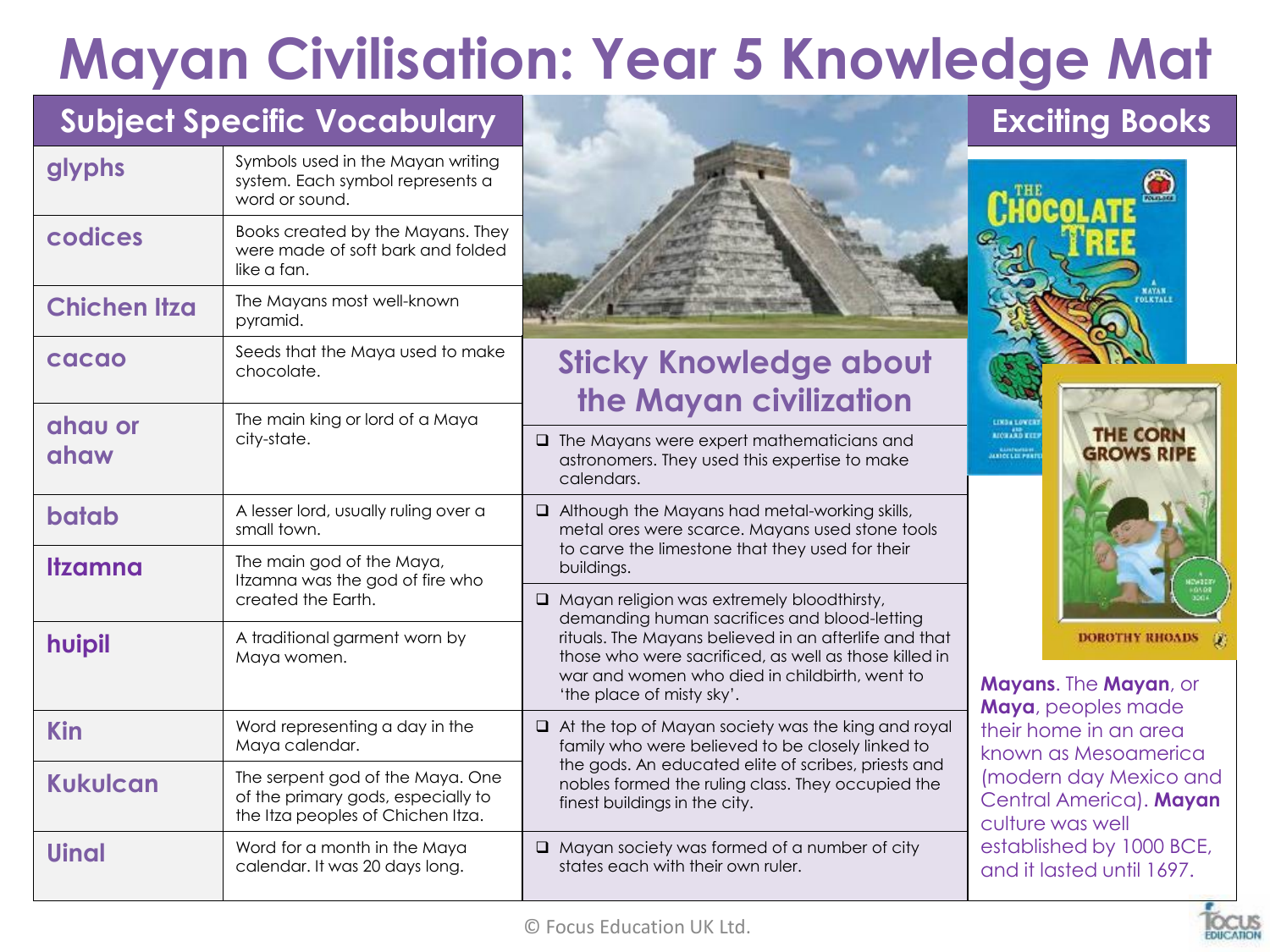## **Vikings: Year 6 Knowledge Mat**

| <b>Subject Specific Vocabulary</b> |                                                                                                           |                                                                                                         | <b>Exciting Books</b>                                                       |
|------------------------------------|-----------------------------------------------------------------------------------------------------------|---------------------------------------------------------------------------------------------------------|-----------------------------------------------------------------------------|
| archaeologist                      | People who discover our history by<br>looking at artefacts that have been<br>found.                       | Vikings                                                                                                 | <b>TONY BRADMAN</b>                                                         |
| raids                              | A sudden armed attack with the aim<br>of causing damage rather than<br>occupying any of the enemy's land. |                                                                                                         |                                                                             |
| vicious                            | To be intentionally harmful or nasty.<br>Vikings warriors were known to be<br>vicious.                    |                                                                                                         |                                                                             |
| longhouse                          | A large hall-like building where many<br>Viking families would live together.                             | <b>Sticky Knowledge about</b>                                                                           | Days of the week                                                            |
| <b>berserkers</b>                  | Warriors that went to war wearing<br>wolf or bear skins. They were out of                                 | the Vikings                                                                                             | The names for most of the<br>days of the week originate                     |
|                                    | control and charged fearlessly. The<br>word 'berserk' came from it.                                       | □ Not all Vikings were warriors. Many came in<br>peace and become farmers.                              | from Vikings.                                                               |
| longship                           | The narrow boat used by Vikings to<br>raid along coasts.                                                  | $\Box$ The lands that the Vikings occupied were<br>known as Danelaw.                                    | <b>Monday</b> – linked to the moon<br>by the name Mani - Norse for<br>Moon. |
| Odin                               | One of the most famous Viking Gods<br>known for wisdom.                                                   | $\Box$ No Vikings wore horns in their helmets.                                                          | Tuesday named after the<br>Viking God of War - Tyr.                         |
| <b>Scandinavia</b>                 | The name given to a collection of<br>countries: Denmark, Norway and<br>Sweden.                            | □ Vikings spoke Norse, which had an<br>alphabet made up of runes.                                       | Wednesday - named after<br>Odin and known as Woden's<br>Day.                |
| <b>Danelaw</b>                     | The name given to lands in Britain<br>occupied by the Vikings.                                            | $\Box$ Longships were designed to sail in both<br>deep and shallow water so that they could             | Thursday - named after Thor,<br>the God of thunder.                         |
| misconception                      | This means mis-understanding. In<br>Viking terms there were many                                          | get close to the shore and sail in rivers to<br>get inland.                                             |                                                                             |
|                                    | misunderstandings about the Vikings.                                                                      | $\Box$ Vikings were pagans and often raided<br>monasteries, looting gold.                               |                                                                             |
| <b>Jorvik</b>                      | The Viking name for the city of York.<br>York now has a famous Viking<br>museum called Jorvik.            | $\Box$ The most important Viking British city was<br>York, or Jorvik as it was known by the<br>Vikings. |                                                                             |